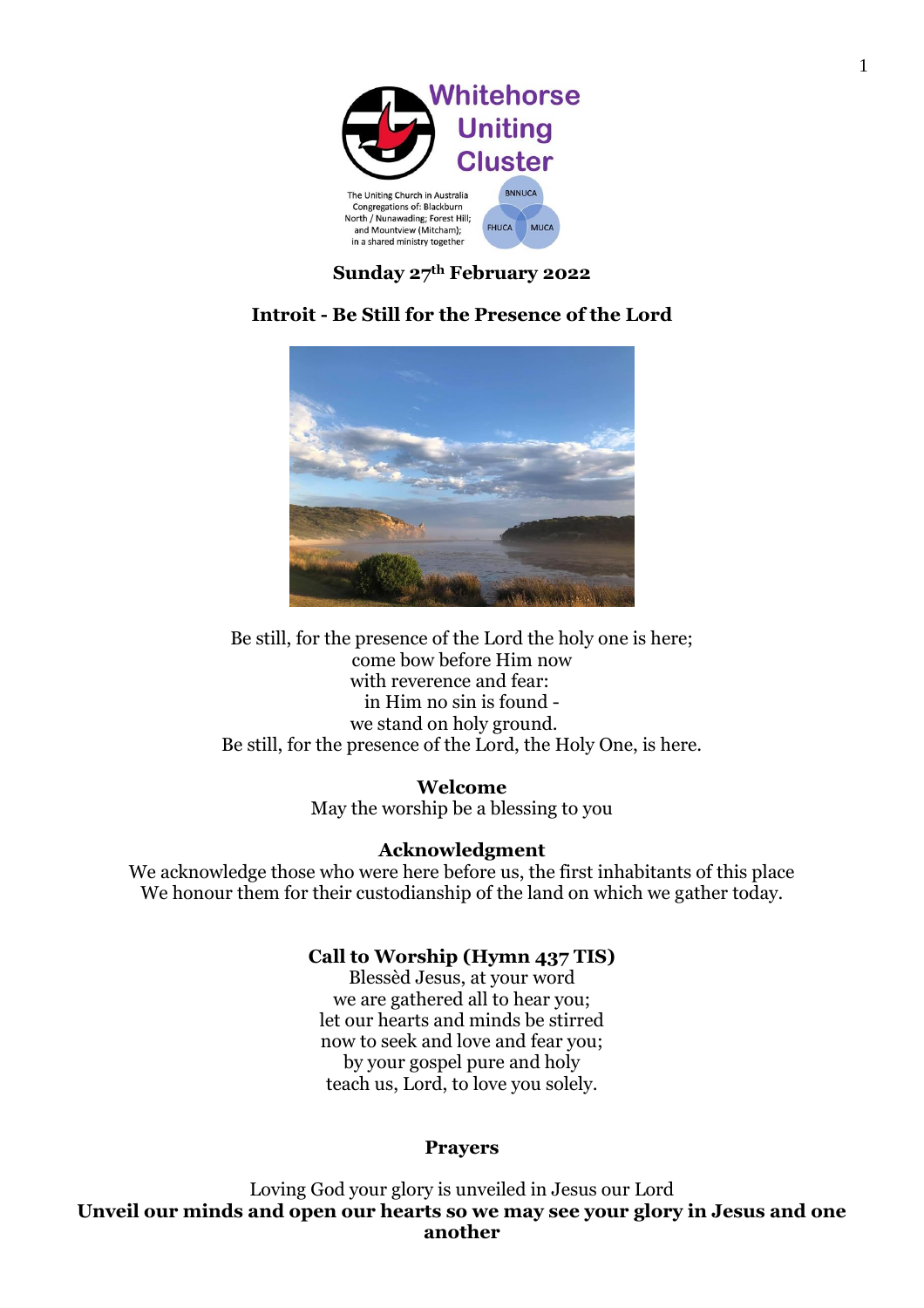Jesus our Lord you reveal God's glory and transform us so we may reflect your glory and act with boldness and never lose heart

**Unveil our minds and open our hearts so we may see your glory, in you and one another**

Holy Spirit transforming our minds and hearts so we may see the glory of the Lord and be transformed

# **Unveil our minds and open our hearts so we may see the glory of the Lord and as though reflected in a mirror, be transformed from one degree of glory to another**

Loving God, transform our hearts Forgive us if we haven't loved you with all our being and others as ourselves Forgive us as we come before you in this moment of silence

*Silence* 

Hear then Jesus Christ's words of grace to us "Your sins are forgiven" **Thanks be to God**

# **YouTube Immortal Invisible The Royal Garrison Church of all Saints, Aldershot 2016 Hymn Channel**

<https://youtu.be/pfu1dqKCGd8>

#### **Readings NRSV 2 Cor 3:12-4:2**

<sup>12</sup> Since, then, we have such a hope, we act with great boldness, <sup>13</sup> not like Moses, who put a veil over his face to keep the people of Israel from gazing at the end of the glory that<sup>[\[a\]](https://www.biblegateway.com/passage/?search=2+Corinthians+3%3A12-4%3A2&version=NRSV)</sup> was being set aside. <sup>14</sup> But their minds were hardened. Indeed, to this very day, when they hear the reading of the old covenant, that same veil is still there, since only in Christ is it set aside. <sup>15</sup> Indeed, to this very day whenever Moses is read, a veil lies over their minds; <sup>16</sup> but when one turns to the Lord, the veil is removed. <sup>17</sup>Now the Lord is the Spirit, and where the Spirit of the Lord is, there is freedom. <sup>18</sup> And all of us, with unveiled faces, seeing the glory of the Lord as though reflected in a mirror, are being transformed into the same image from one degree of glory to another; for this comes from the Lord, the Spirit.

©NRSV National Council of the Churches of Christ in the USA. Used by permission. All rights reserved worldwide.

## **Luke 9:28-36**

 $^{28}\,$ Now about eight days after these sayings Jesus $^{[a]}$  $^{[a]}$  $^{[a]}$  took with him Peter and John and James and went up on the mountain to pray. <sup>29</sup>And while he was praying, the appearance of his face changed, and his clothes became dazzling white. <sup>30</sup> Suddenly they saw two men, Moses and Elijah, talking to him. <sup>31</sup>They appeared in glory and were speaking of his departure, which he was about to accomplish at Jerusalem. <sup>32</sup>Now Peter and his companions were weighed down with sleep; but since they had stayed awake, **b** they saw his glory and the two men who stood with him. <sup>33</sup> Just as they were leaving him, Peter said to Jesus, "Master, it is good for us to be here; let us make three dwellings,<sup>[\[c\]](https://www.biblegateway.com/passage/?search=Luke+9%3A28-36&version=NRSV)</sup> one for you, one for Moses, and one for Elijah"—not knowing what he said. <sup>34</sup>While he was saying this, a cloud came and overshadowed them; and they were terrified as they entered the cloud. <sup>35</sup> Then from the cloud came a voice that said, "This is my Son, my Chosen;<sup>[\[d\]](https://www.biblegateway.com/passage/?search=Luke+9%3A28-36&version=NRSV)</sup> listen to him!" <sup>36</sup> When the voice had spoken, Jesus was found alone. And they kept silent, and in those days told no one any of the things they had seen.

#### **Young at Heart**

Differences – family and friends are often complete opposites yet complement one another and bring the best out in one another. The story of Pearl Barley and Charlie Parsley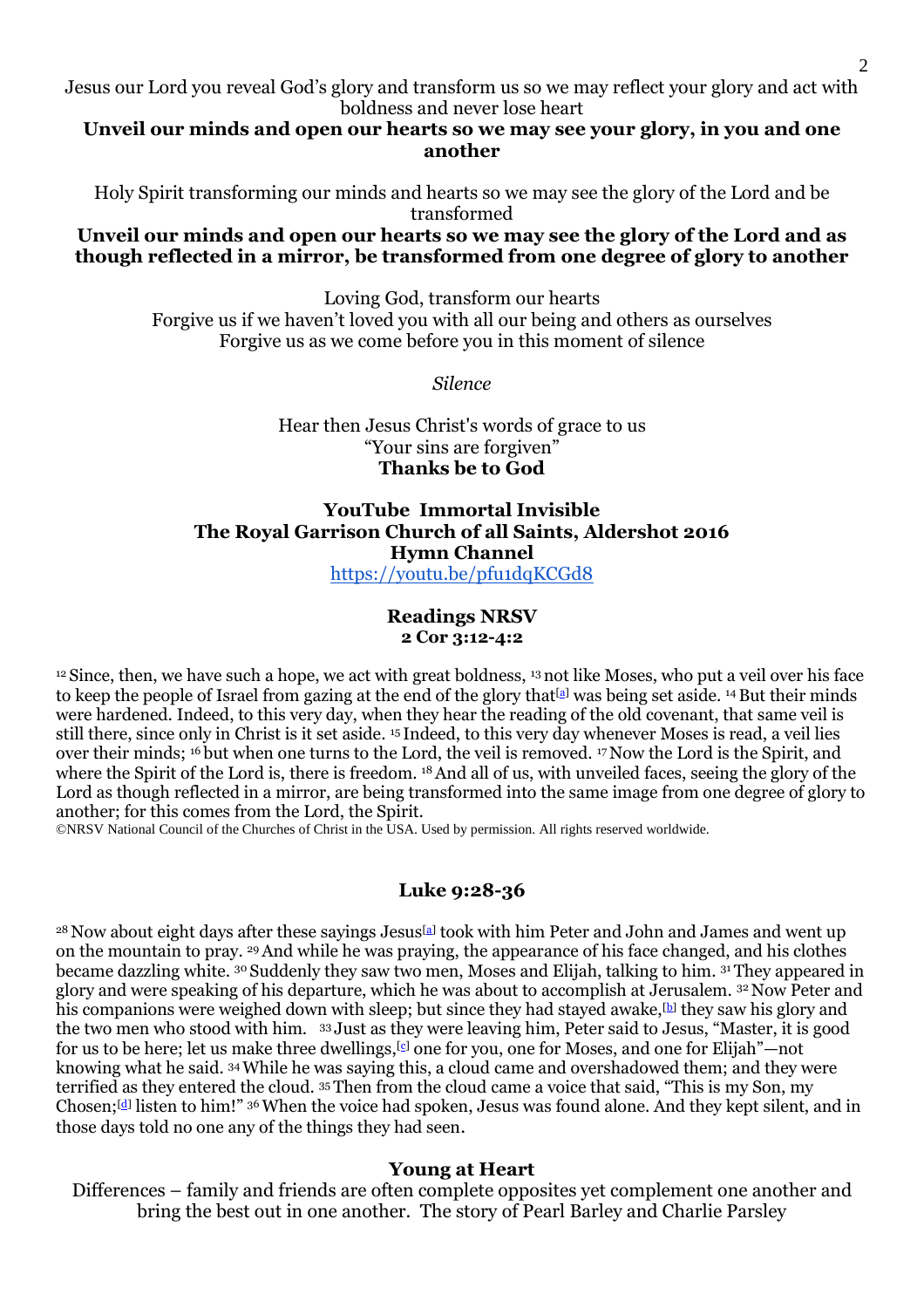### **YouTube Hymn - Blessed Jesus at your Word** Johann Sebastian Bach (The Orchard Enterprises OCP 2012 Christopher Walker Journey Songs Third Edit. Vol. 21 <https://youtu.be/IhbTXFHv5Uc>

**Sermon - Transformation and Boldness** *In the name of the Father, the Son and the Holy Spirit, amen*



God equips us for ministry, no matter what!

There are many people from Whitehorse cluster churches who inspire us with their ministry. This is one person's story.

Joyce Suto. In the midst of the lockdown in 2020 Joyce, then 96, decided it was time to have her book of poetry published. Joyce was legally blind and was beginning to struggle with cooking for herself because her eyesight had been deteriorating, in the past year. Her church friends had been caring for Joyce, visiting and keeping up her supply of chocolates. I had the privilege of getting to know Joyce over a period of two years and of listening to Joyce dictate her introduction, which I typed up for her. Her daughter who lived in Tasmania and a local publisher arranged for her book to be published and many people in her church and family in Wales received a copy and donated money to a charity in exchange for the book.

Not long afterwards Joyce had to go into hospital and then to rehab and then to a respite centre that was experiencing difficulties because of the pandemic. Joyce rang me from the respite centre, saying: Get me out of here! Her daughter arranged for a transfer to Strathdon and Joyce's friends were able to visit and we went to see her and she was happy. But Joyce was determined. She wanted to go and live in an aged care centre near her daughter and granddaughter in Tasmania, so just before Christmas 2020 Joyce was able to fly to Tasmania with her daughter and granddaughter and spend Christmas with her family.

Not long after this Joyce passed away.

Joyce migrated from Wales and married a man from Hungary. It was a culture shock for both, at first. We have some very strange customs in Australia.

This is one of Joyce's poems.

So, when they'd gone we drew breath, We took a look at the date. 'Well, that's O.K.' said Mum, 'but hey! It says PLEASE BRING A PLATE!' 'Well right' said Dad, 'When we're in town Tomorrow, we'll get four, One each, expect they've smashed a few,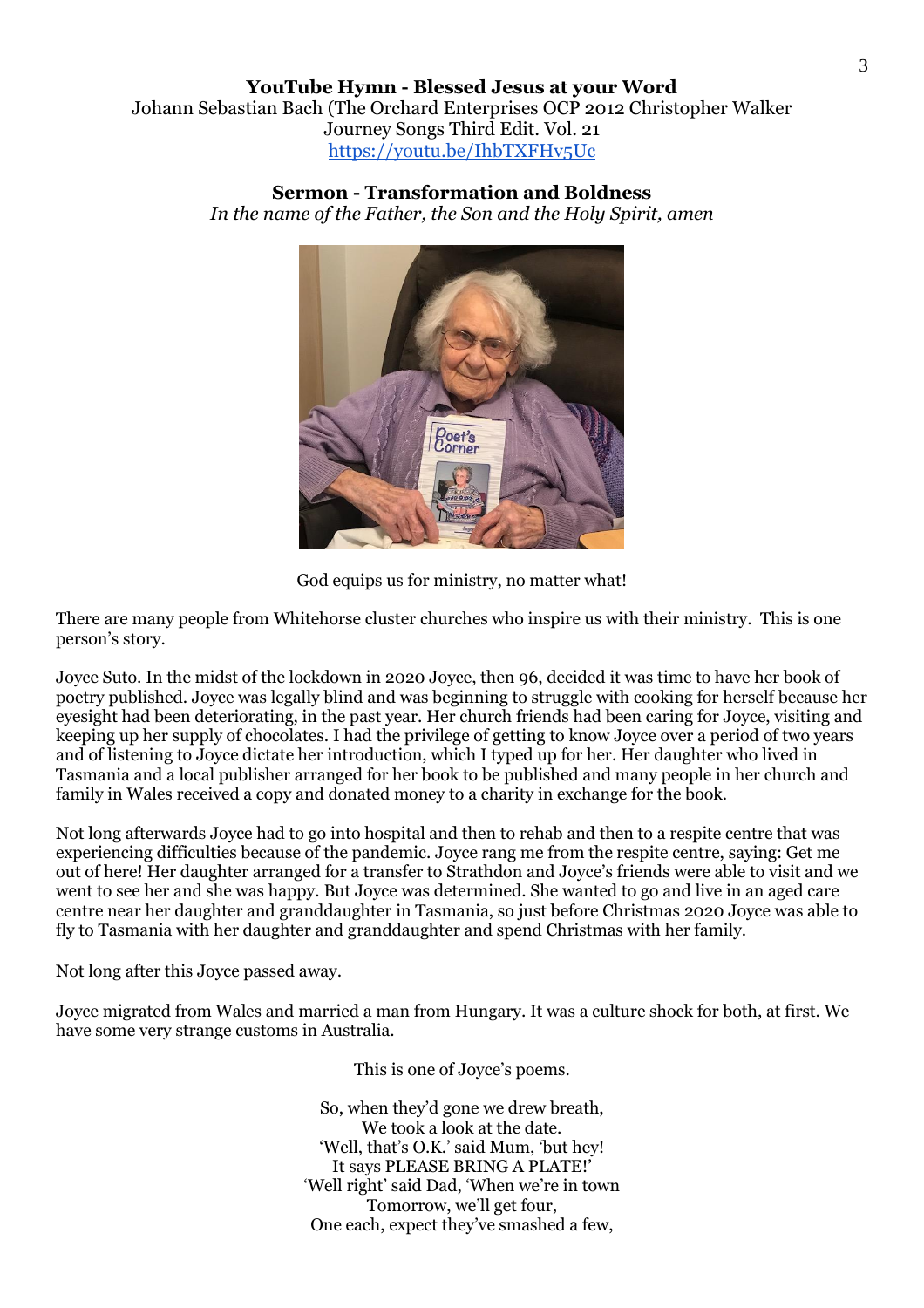And really need some more'. 'You'd better ask the neighbour first', Said Gran, a wise old lady, Then we can get a few that match With what they've got already'. The lady from across the road Said 'anything's just fine!' We're sure to like the plate YOU bring, I hope you like mine.'

Dad marched us to the hardware store Whose stock was none too bright We found four with big read daisies And thought they looked just right. But, at the hall that evening, Oh, what embarrassment! ONE plate with something tasty on Was what they really meant! 'No worries' said our Aussie friends, We'll hang 'em on the wall'. Soon four red daisy plates hung high Above us in the hall. They hang there still and since that time, A souvenir they say, Of our first game of Bingo And the year we came to stay.

© Joyce Suto used with permission

You're probably wondering why I've told this story. First of all Joyce was feisty and bold and her ministry was poetry. It's pretty amazing for a 96-year-old lady who was legally blind to have a book published in the middle of the worst of the pandemic and lockdowns and then to decide to move to Tasmania to be with family and then go ahead and do it and then decide to go to the local church where the local minister came and met her. That's inspiring! And bold!

She had the boldness Paul spoke of in his letter to the church in Corinth. Joyce could no longer attend a church, but the church came to her, with faithful friends who cared for her and visited her and brought her things she needed and came and packed up suitcases for her hospital and rehab stay and respite. Joyce had her entire wardrobe with her and a continuous supply of chocolate.

For Joyce, the glory of God was revealed in the people who loved her. Never underestimate the value of pastoral care and being there for someone in your church community or a neighbour. Because we stand in for Christ for others, people do not lose heart. Because we see God's glory revealed in those who love us and care for us, we do not lose hope. We are bold in our ministry like Joyce was.

God equips us for ministry no matter what limitations and disabilities we have, seen and unseen, we have them and no matter what age we are, God works through us. Each of us is very different, in our perspective and identity; that is what makes us so rich and diverse as a community and in who we are and how we live out our faith and ministry.

Because of our faith and love for Christ, the veil in our mind is lifted and we come to see the Lord working through us. We come to know God in our heart and in our lives and it transforms us, like this little butterfly. The spirit is at work in our hearts, and we do not lose heart. We act with great boldness.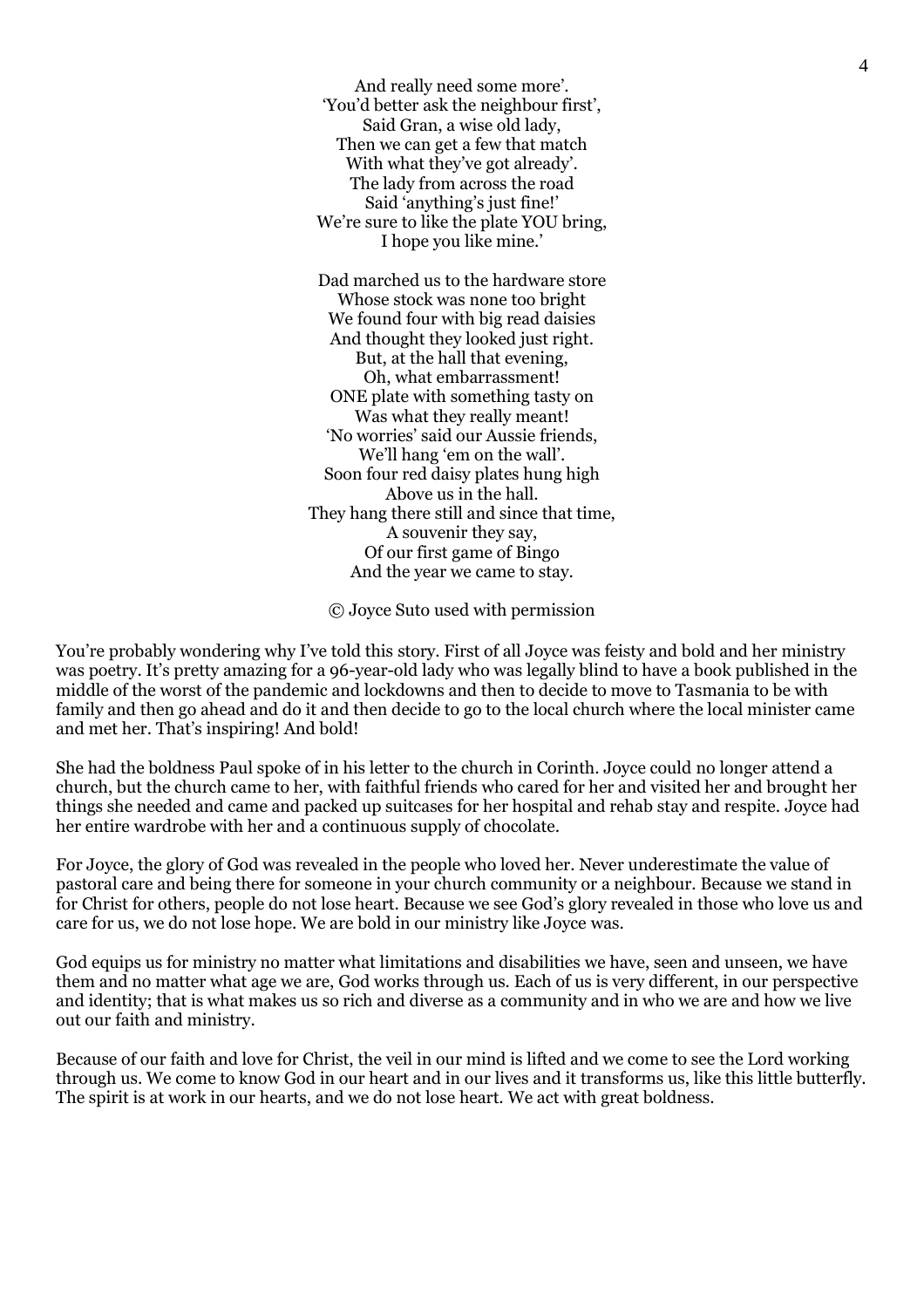

*Leunig – used with permission*



# *Can you remember someone who has been bold in their ministry over the past two years? How did their story help you become bolder in your ministry?*

# **YouTube Hymn O the Deep, Deep, Love of Jesus – Epic Version 2018 Simon Khorolskiy**

**<https://youtu.be/KLTu1xv2-Us>**

## **Offering prayer**

*(about offering up ourselves and giving thanks to God for all we have)* Lord and giver of every good thing we bring to you our lives and gifts for your kingdom all for transformation through your grace and love made known in Jesus Christ our Saviour, amen

# **Prayers of the People – Trevor de Run**

Let us pray-

God of everlasting love, we praise you for your creation and for all that you richly provide. As we come to you in prayer, we thank you for all which you have blessed us with. We pray to you for one another in our need, and for all, everywhere, for peace in our hearts, in our home, and in our world. Hear us and receive our prayers that we bring to you in faith.

Merciful God, we pray for your world and in particular today, for the western European countries of France and Germany and the Principality of Monaco, a sovereign city-state that is home to some 37,000 residents. Give wisdom to the leaders of these countries and for all those who are in authority, to work for the good of their peoples. We bring our concerns over the escalation of tensions between Russia and Ukraine, where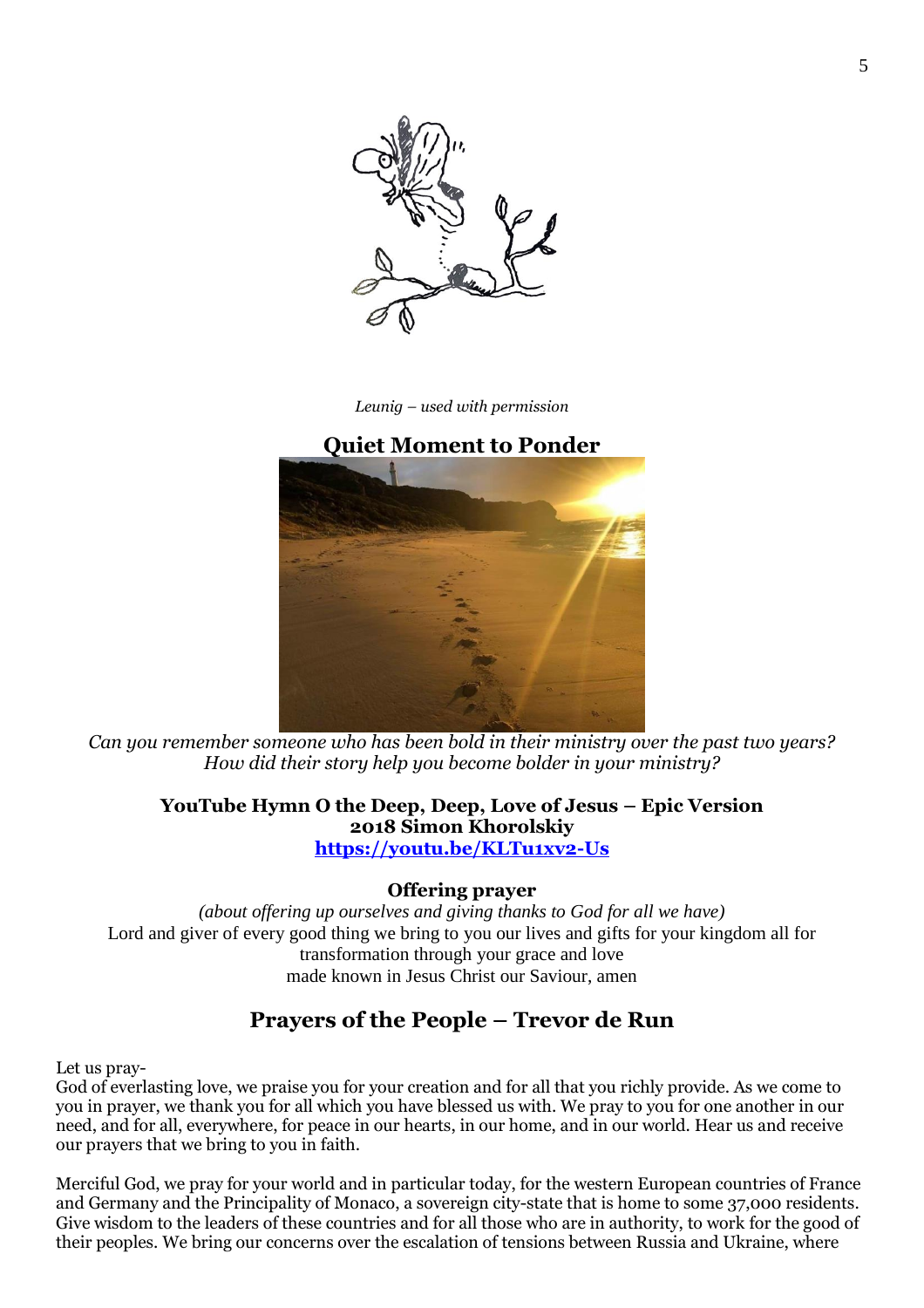Russian troops have invaded the Ukraine. We pray for a peaceful and diplomatic solution to the conflict, which places Europe on the brink of war.

We pray for the well-being of all the people throughout the world, as they continue to cope with the current Omicron variant of the coronavirus pandemic. In our own country, we pray for all the front-line workers, as they continue to work tirelessly to contain the spread of the coronavirus, which is proving to be one of the toughest challenges of our generation. We pray for all the families who have lost loved ones due to the pandemic, give them comfort in their time of grief.

In the Ecumenical prayer cycle, we pray for St. Phillips Catholic Church in Blackburn North and in our Presbytery, for St. Andrews Alphington/Fairfield Uniting Church, Gillies Street, Fairfield. Give their leaders the wisdom, that they will respond to Your will for them and for their respective communities. We offer our prayers for the staff of the Christian Research Association of Australia that is tasked to provide and promote high quality research, to enhance the mission of the churches in the country.

Here in the Whitehorse Cluster of Uniting Churches, we pray for the ministry team of Rev. Tina Lyndon, Rev. Peter Cannon and Rev. Pete Rivett, as they work to provide for the Blackburn North/Nunawading, Forest Hill and Mountview congregations.

We bring our concerns for those who are grieving, distressed, depressed or afraid, that they may be comforted, and their hearts lifted and filled with hope.

Keep us safe during the coming week and be with us in all that we do. Accept our prayers through Christ Jesus our Lord, who taught us to pray…

#### **The Lord's Prayer**

Our Father in heaven, hallowed be your name, your kingdom come, your will be done, on earth as in heaven. Give us today our daily bread. Forgive us our sins as we forgive those who sin against us. Save us from the time of trial and deliver us from evil. For the kingdom, the power, and the glory are yours now and for ever. Amen.

# **Lord, the light of Your love is shining (Shine Jesus Shine Big Sing at Royal Albert Hall London 2012 HiMaachen)**

**<https://youtu.be/D4hXJ9ax2FY>**

**Blessing** May the Lord reveal his glory to us and make us bold in our ministry Amen

**Hymn 778 Shalom to you now -** tMt video **[https://www.youtube.com/watch?v=2oqiFenpWxY&list=PL5dbbdzyKBag](https://www.youtube.com/watch?v=2oqiFenpWxY&list=PL5dbbdzyKBag-mEd9qTgdyYNQLlsLD2rC&index=35)[mEd9qTgdyYNQLlsLD2rC&index=35](https://www.youtube.com/watch?v=2oqiFenpWxY&list=PL5dbbdzyKBag-mEd9qTgdyYNQLlsLD2rC&index=35)**